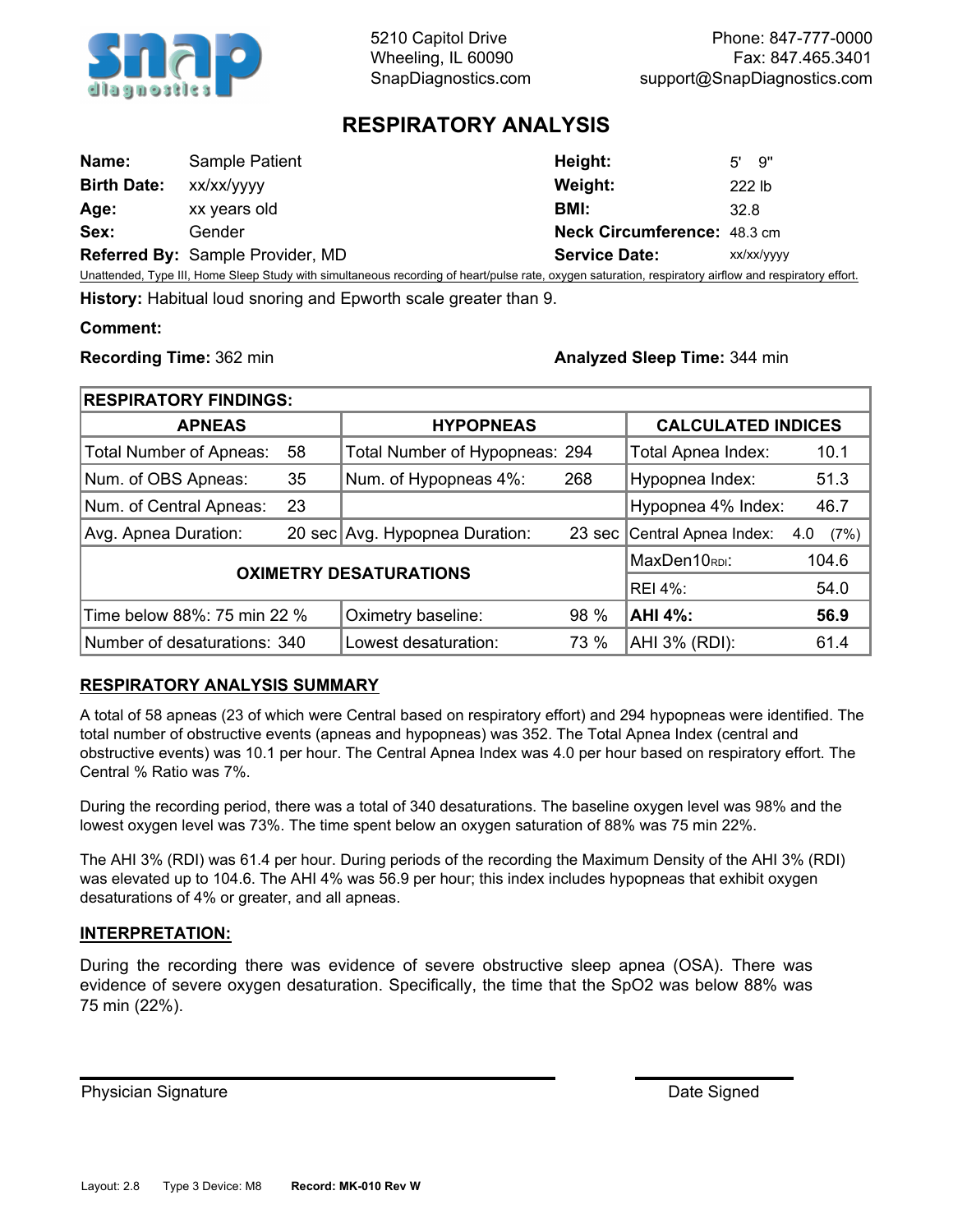

Phone: 847-777-0000 Fax: 847.465.3401 support@SnapDiagnostics.com

| Name:              | Sample Patient                                                                                                                                         | Height:                     | 9"<br>5'   |
|--------------------|--------------------------------------------------------------------------------------------------------------------------------------------------------|-----------------------------|------------|
| <b>Birth Date:</b> | xx/xx/yyyy                                                                                                                                             | Weight:                     | 222 lb     |
| Age:               | xx years old                                                                                                                                           | BMI:                        | 32.8       |
| Sex:               | Gender                                                                                                                                                 | Neck Circumference: 48.3 cm |            |
|                    | <b>Referred By: Sample Provider</b>                                                                                                                    | <b>Service Date:</b>        | xx/xx/vvvv |
|                    | Unattended, Type III, Home Sleep Study with simultaneous recording of heart/pulse rate, oxygen saturation, respiratory airflow and respiratory effort. |                             |            |

### **CONSIDERATIONS:**

The following considerations represent clinical guidelines published by the American Academy of Sleep Medicine (AASM) and the American Academy of Dental Sleep Medicine (AADSM):

**Positive Airway Pressure (PAP) Therapy:** Positive Airway Pressure is the treatment of choice for mild, moderate and severe obstructive sleep apnea (OSA) and should be offered as an option for all patients. Alternative therapies may be offered depending on the severity of OSA and the patient's anatomy, risk factors and preferences (Epstein et al., 2009; Caples et al., 2021).

- If continuous positive airway pressure (CPAP) therapy is considered appropriate, the predicted initial CPAP pressure is **10 cm H2O** (Miljeteig & Hoffstein, 1993). If auto-titrating PAP is considered appropriate, the treating pressure will be determined by the device's internal software.
- If PAP therapy is considered appropriate, a unique patient identification number may be used by the treatment provider to enable automatic tracking of PAP compliance for some PAP manufacturers on the Snap Diagnostics patient portal. The PAP Compliance Reporting Identification Number for this patient is **########**.

**Oral Appliance Therapy:** The AASM and AADSM recommend the use of a custom, titratable oral appliance for (a) patients with primary snoring or (b) patients who are either intolerant to PAP or who prefer alternative therapies (Ramar et al., 2015). Follow-up testing should be performed to identify necessary adjustments and ensure adequate control of OSA (Caples et al., 2021). Prior to a trial of oral appliance therapy, patients with severe OSA should have an initial trial of nasal CPAP (Epstein et al., 2009).

**Surgical Procedures:** Surgical procedures may be considered as a secondary treatment for obstructive sleep apnea when outcome on PAP is inadequate or the patient is PAP-intolerant. Follow-up testing is recommended to ensure adequate control of OSA (Epstein et al., 2009; Caples et al., 2021).

**Weight Management:** Successful dietary weight loss may improve apnea severity in obese patients with OSA (Epstein et al., 2009; Caples et al., 2021).

**Follow-up Testing:** Follow-up testing is recommended to assess response to non-PAP treatment interventions.

NOTE: Follow-up testing may also be appropriate for patients on PAP therapy if: (a) symptoms persistent or return despite good adherence to PAP treatment, (b) there is an unexplained change in PAP adherence or unexplained PAP-device generated data, (c) clinically significant weight gain or loss has occurred since diagnosis of OSA or initiation of treatment, (d) hypoxia and/or hypoventilation persist or develop, or (e) patient has a change in cardiovascular disease (Epstein et al., 2009; Ramar et al., 2015; Caples et al., 2021).

References available upon request.

 $\overline{\phantom{a}}$  . The state of the state of the state of the state of the state of the state of the state of the state of the state of the state of the state of the state of the state of the state of the state of the state of

This home sleep test was completed after (1) face-to-face demonstration of the portable sleep monitoring device's application and use; or (2) the patient was provided with a training video and/or telephonic instruction. Snap Diagnostics provides 24 hour availability of qualified personnel to provide assistance during testing.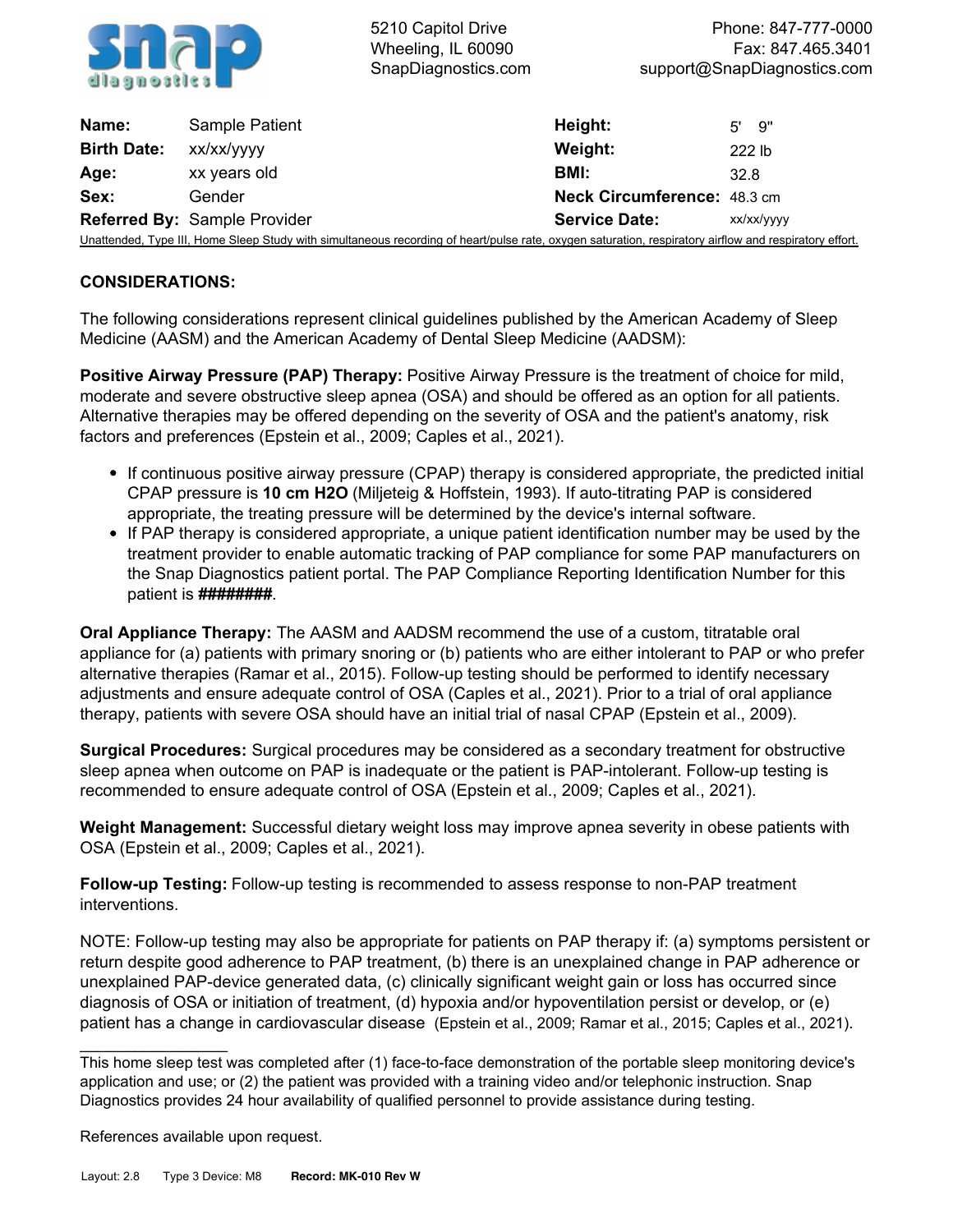

Phone: 847-777-0000 Fax: 847.465.3401 support@SnapDiagnostics.com

# **OXIMETRY ANALYSIS**

| Name:              | Sample Patient                      | Height:                     | 9"<br>г'   |
|--------------------|-------------------------------------|-----------------------------|------------|
| <b>Birth Date:</b> | xx/xx/yyyy                          | Weight:                     | 222 lb     |
| Age:               | xx years old                        | BMI:                        | 32.8       |
| Sex:               | Gender                              | Neck Circumference: 48.3 cm |            |
|                    | <b>Referred By: Sample Provider</b> | <b>Service Date:</b>        | xx/xx/vvvv |
|                    |                                     |                             |            |

Unattended, Type III, Home Sleep Study with simultaneous recording of heart/pulse rate, oxygen saturation, respiratory airflow and respiratory effort.

**History:** Habitual loud snoring and Epworth scale greater than 9.

Recording Time 362 min Recording Oximetry Time 342 min

Oximetry Baseline was 98 %

| <b>Oximetry Data:</b>           |             |              | <b>SpO2 Levels by Time:</b> |
|---------------------------------|-------------|--------------|-----------------------------|
| Mean O <sub>2</sub> :           | 91%         | $95 - 100$ : | 18 %<br>62 min              |
| Highest O2:                     | 98 %        | $90 - 94$ :  | 52 % 178 min                |
| Lowest O2:                      | 73 %        | $85 - 89$ :  | 17 %<br>58 min              |
| <b>Number of Desaturations:</b> | 340         | $80 - 84$ :  | $10\%$ 34 min               |
| O2 Desaturation Index (ODI)     | 59.6        | $75 - 79$ :  | 3 %<br>$10 \text{ min}$     |
| Time under 88%:                 | 22 % 75 min | 70 - 74:     | $< 0.5 \% < 0.5$ min        |
| Mean Pulse Rate:                | 73 bpm      | Under 70:    | $0\%$<br>0 min              |

## **OXIMETRY SUMMARY:**

During the recording period:

- Total of 340 desaturations.
- The Desaturation Index was 59.6
- Oxygen level was under 88% for 22 % of the time.
- Lowest O2 level was 73 %.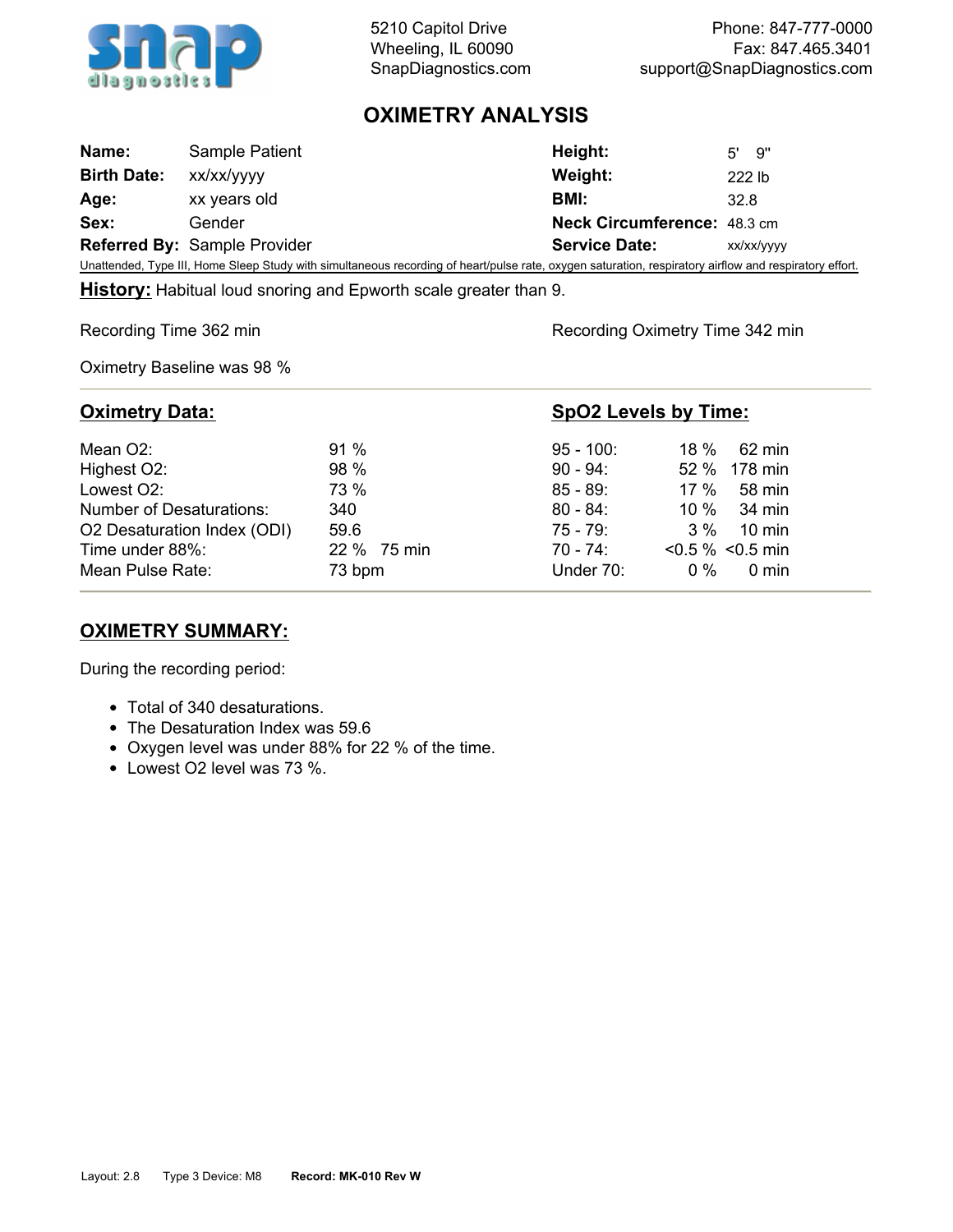

Phone: 847-777-0000 Fax: 847.465.3401 support@SnapDiagnostics.com

## **SNORING ANALYSIS**

| Weight:<br>xx/xx/yyyy<br>222 lb<br>xx years old<br>BMI:<br>32.8<br>Neck Circumference: 48.3 cm<br>Gender | Name:              | Sample Patient | Height: | $5'$ 9" |
|----------------------------------------------------------------------------------------------------------|--------------------|----------------|---------|---------|
|                                                                                                          | <b>Birth Date:</b> |                |         |         |
|                                                                                                          | Age:               |                |         |         |
|                                                                                                          | Sex:               |                |         |         |
| <b>Referred By: Sample Provider</b><br><b>Service Date:</b><br>xx/xx/yyyy                                |                    |                |         |         |

Unattended, Type III, Home Sleep Study with simultaneous recording of heart/pulse rate, oxygen saturation, respiratory airflow and respiratory effort.

### **Comment:**

### **Snoring Data:**

### **Overall Snoring Loudness:**

| Snoring Index:                      | 161.0 |  |
|-------------------------------------|-------|--|
| <b>Primary Vibration Frequency:</b> | 19 Hz |  |
| Palatal like Vibration Freq:        | 19 Hz |  |
| (type1,2)                           |       |  |

| Max Relative Loudness: 0 dB (Mild degree)     |
|-----------------------------------------------|
| Average Relative Loudness: 0 dB (Mild degree) |

|             |              | <b>Snoring Distribution by Type:</b> |       | <b>Snoring Distribution by Loudness:</b>            |
|-------------|--------------|--------------------------------------|-------|-----------------------------------------------------|
| <b>Type</b> | $\ddagger$ : | 63                                   | 91%   | Ampl.Dist.Index(RESP85%): 0 dB (Mild)               |
| <b>Type</b> | 2:           | 4                                    | 6 %   | Ampl.Dist.Index(34W85%): 0 dB (Mild)                |
| <b>Type</b> | - 3:         |                                      | 3%    |                                                     |
| <b>Type</b> | -4:          |                                      | $0\%$ | Resistance Occurrence Percentage 41 %               |
| Type WL:    |              |                                      | $0\%$ | (% of respiratory events with 1-4 or WL Type sound) |

#### **SNORING ANALYSIS SUMMARY:**

The patient **snored at a rate** of approximately 161.0 snores per hour.

The **snoring distribution** suggests that vibration patterns which are similar to typical palatal snoring patterns (type 1,2), dominated 97 % of the snoring events.

The **maximum relative snoring loudness** (increase over respiratory baseline) was measured to be approximately 0 dB (Mild degree).

The **average relative snoring loudness** (increase over respiratory baseline) was measured to be approximately 0 dB (Mild degree).

The **typical palatal snoring patterns** were 0 dB louder than all other respiratory sounds, and in particular 0 dB louder than the non palatal snoring events.

#### **Estimated Palatal Component**